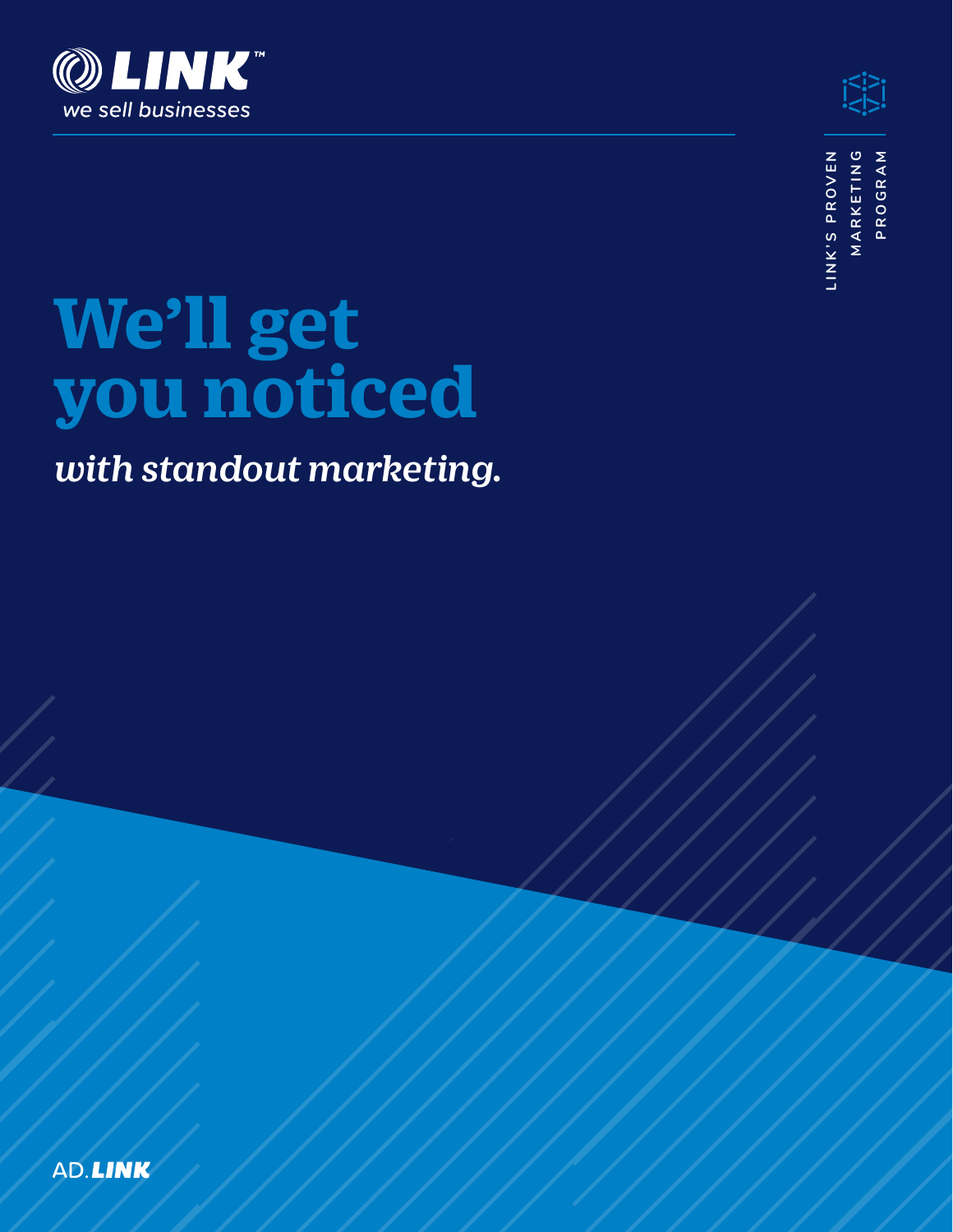

## **Bespoke**

As well as making your business part of our email alerts program, we can market your business with a bespoke message to a targeted, interested audience.

#### **Shared**

If you have a smaller marketing budget, we'll promote your business in our listings e-newsletter to our nationwide database every month. Choose from three ad sizes.

#### **Social Media** LINK has a local social

media presence in the US on LinkedIn, Facebook, YouTube and Instagram – where we regularly feature listings.

### $\boxed{\mathsf{IN}} \quad \boxed{\mathsf{F}} \quad \boxed{\mathsf{P}} \quad \boxed{\mathsf{O}}$

#### **Bespoke Social**

Paid social media advertising effectively pinpoints your ideal target audience. Your LINK Broker will work with our social media experts to create a specific ad campaign for your business.

#### **Shared Social**

Unique for LINK customers, we'll feature your business on our Facebook page on our listings tab – promoting it to a large audience. This costeffective solution has been proven successful by real estate agents.

## **Email Notifications**

More than 250,000 active buyers worldwide have

signed up for LINK email. We know their criteria,

and accurately market your business to them based on price, location, industry sector and other variables.

Each time a buyer inquires about a business for sale, they're added to our database until they find the right business to purchase.

#### **Press Advertising**

LINK features businesses for sale in the business section of national newspapers. Our buying power lets you access this option at a preferential rate, with a choice of ad sizes to suit your budget. We also offer custom-designed press advertising in local newspapers and industry magazines.

# Sell your business for more,<br> **Sell your business faster,** *using proven marketing.*



#### **Online Advertising** LINK automatically uploads

our business listings to other business-for-sale sites that attract thousands of readers every week. Here are some of the sites:

bizbuysell.com

bizquest.com businessesforsale.com

businessmart.com

These sites play an important role in boosting awareness among a wider, less targeted audience.



#### **linkbusiness.com**

We'll upload your listing to linkbusiness.com – promoting it to twice the traffic of any other business brokerage in the United States.



**Digital**

Advertising on major third-party apps can be geo-targeted to reach specific audiences. This platform helps you to reach and attract buyers who may be open to buying a business, even if they're not actively looking.

We target your ideal buyers who are searching online for a particular type of business, with custom- designed AdWord campaigns that make sure it's your business they will



find.

#### **Video**

We can create professional, compelling custom-designed videos to promote your business on third-party websites, our social channels and via e-newsletters.



#### **Broker Networking**

Each LINK Broker maintains a wide network of connections, including many contacts within their specialist sectors. Our brokers will have buyers regularly approach them personally for a first



## **The sale price you want,** *faster*

You're in safe, knowledgeable hands when you choose to sell with LINK – the world's most trusted business brokerage.

Reach the right prospective buyers for your business with our effective suite of marketing solutions.

*What's more...* Your entire marketing investment goes directly into marketing your business. LINK makes nothing from your marketing spend.

> Business owners who choose to invest in a marketing plan with LINK **increase their chance of**

# **selling by over:**

 $\sum_{i \leq j > 1}$